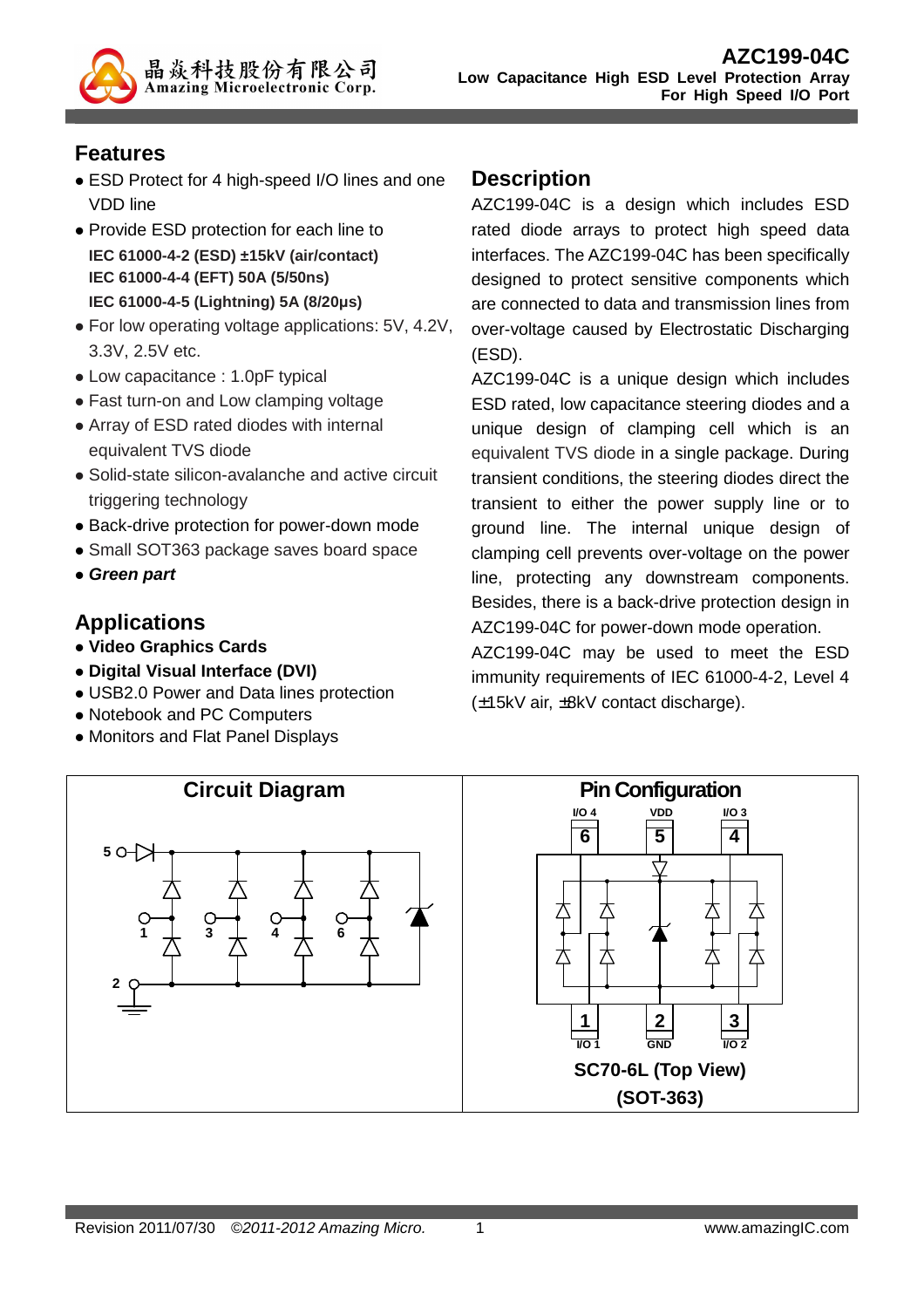

### **SPECIFICATIONS**

| <b>ABSOLUTE MAXIMUM RATINGS</b>            |                                 |                                   |              |  |
|--------------------------------------------|---------------------------------|-----------------------------------|--------------|--|
| <b>PARAMETER</b>                           | <b>PARAMETER</b>                | <b>RATING</b>                     | <b>UNITS</b> |  |
| Peak Pulse Current (tp =8/20µs) (I/O pins) | Ipp                             | 5                                 | A            |  |
| <b>Operating Supply Voltage (VDD-GND)</b>  | $\bm{{\mathsf{V}}}_\mathsf{DC}$ | 6                                 |              |  |
| ESD per IEC 61000-4-2 (Air/Contact)        | $\mathsf{V}_{\textsf{ESD}}$     | 15                                | kV           |  |
| <b>Lead Soldering Temperature</b>          | $T_{SOL}$                       | 260 (10 sec.)                     | $\rm ^{o}C$  |  |
| <b>Operating Temperature</b>               | ${\mathsf T}_{\mathsf {OP}}$    | $-55$ to $+85$                    | $\rm ^{o}C$  |  |
| Storage Temperature                        | ${\sf T}_{\text{STO}}$          | $-55$ to $+150$                   | $\rm ^{o}C$  |  |
| DC Voltage at any I/O pin                  | V <sub>IO</sub>                 | $(GND - 0.5)$ to<br>$(VDD + 0.5)$ |              |  |

| <b>ELECTRICAL CHARACTERISTICS</b>                        |                             |                                                                                                                                                       |            |            |            |                         |
|----------------------------------------------------------|-----------------------------|-------------------------------------------------------------------------------------------------------------------------------------------------------|------------|------------|------------|-------------------------|
| <b>PARAMETER</b>                                         | <b>SYMBOL</b>               | <b>CONDITIONS</b>                                                                                                                                     | <b>MIN</b> | <b>TYP</b> | <b>MAX</b> | <b>UNITS</b>            |
| <b>Reverse Stand-Off</b>                                 | <b>V</b> <sub>RWM</sub>     | Pin 5 to pin 2, T=25 $^{\circ}$ C                                                                                                                     |            |            | 5          | $\mathbf{V}$            |
| Voltage                                                  |                             |                                                                                                                                                       |            |            |            |                         |
| Reverse Leakage<br>Current                               | $I_{\text{L}eak}$           | $V_{RWM}$ = 5V, T=25 $^{\circ}$ C, Pin 5 to pin 2                                                                                                     |            |            | 5          | μA                      |
| <b>Channel Leakage</b><br>Current                        | $I_{CH\text{-}\text{Leak}}$ | $V_{\text{Pin5}} = 5V$ , $V_{\text{Pin2}} = 0V$ , T=25 °C                                                                                             |            |            | 1          | μA                      |
| Reverse Breakdown<br>Voltage                             | $V_{BV}$                    | $I_{\text{BV}}$ = 1mA, T=25 °C, Pin 5 to Pin 2                                                                                                        | 6          |            | 9          | $\mathbf{V}$            |
| <b>Forward Voltage</b>                                   | $V_F$                       | $I_F = 15 \text{mA}, T = 25 \text{°C}, P \text{in } 2 \text{ to Pin } 5$                                                                              |            | 0.85       | 1          | $\mathbf{V}$            |
| <b>ESD Clamping</b><br>Voltage -I/O                      | $V_{\text{clamp\_io}}$      | IEC 61000-4-2 +6kV, T=25 °C, Contact<br>mode, Any Channel pin to Ground                                                                               |            | 11         |            | $\mathbf v$             |
| <b>ESD Clamping</b><br>Voltage-VDD                       | $V_{\text{clamp\_VDD}}$     | IEC 61000-4-2 +6kV, T=25 °C, Contact<br>mode, VDD pin to Ground                                                                                       |            | 9.5        |            | $\mathbf{V}$            |
| <b>ESD Dynamic Turn on</b><br>Resistance -I/O            | $R_{\text{dynamic\_io}}$    | IEC 61000-4-2 0~+6kV, T=25 °C, Contact<br>mode, any Channel pin to Ground                                                                             |            | 0.3        |            | $\Omega$                |
| <b>ESD Dynamic Turn on</b><br>Resistance-VDD             | R <sub>dynamic_VDD</sub>    | IEC 61000-4-2 0~+6kV, T=25 °C, Contact<br>mode, VDD pin to Ground                                                                                     |            | 0.15       |            | $\pmb{\Omega}$          |
| <b>Lightning Clamping</b><br>Voltage                     | V <sub>lightning_io</sub>   | I <sub>PP</sub> =5A, tp=8/20 $\mu$ s, T=25 °C<br>Any Channel pin to Ground                                                                            |            | 8.5        |            | $\overline{\mathsf{v}}$ |
| <b>Lightning Clamping</b><br>Voltage                     | Viightning_VDD              | $I_{PP} = 5A$ , tp=8/20 $\mu$ s, T=25 °C<br>VDD pin to Ground                                                                                         |            | 7.7        |            | $\overline{\mathsf{v}}$ |
| <b>Channel Input</b><br>Capacitance -1                   | $CIN-1$                     | $V_{pin5} = 5V$ , $V_{pin2} = 0V$ , $V_{IN} = 2.5V$ , $f = 1MHz$ ,<br>T=25 °C, Any Channel pin to Ground                                              |            | 1.0        | 1.2        | pF                      |
| Channel Input<br>Capacitance - 2                         | $CIN-2$                     | $V_{pin5}$ =floated, $V_{pin2}$ =0 $V, V_{IN}$ =2.5V, f=1MHz,<br>T=25°C, Any Channel pin to Ground                                                    |            | 1.5        | 1.8        | pF                      |
| <b>Channel to Channel</b><br><b>Input Capacitance -1</b> | $C_{CROSS-1}$               | $V_{pin5} = 5V$ , $V_{pin2} = 0V$ , $V_{IN} = 2.5V$ , f = 1MHz,<br>T=25 °C, Between Channel pins                                                      |            | 0.15       | 0.2        | pF                      |
| <b>Channel to Channel</b><br>Input Capacitance -2        | $CCROS-2$                   | $V_{pin5}$ =floated, $V_{pin2}$ =0 $V, V_{IN}$ =2.5V,f<br>=1MHz,T=25 °C,Between Channel pins                                                          |            | 0.18       | 0.23       | pF                      |
| Variation of Channel<br>Input Capacitance -1             | $\triangle C_{\text{IN-1}}$ | $V_{\text{pin5}} = 5V$ , $V_{\text{pin2}} = 0V$ , $V_{\text{IN}} = 2.5V$ , f = 1MHz,<br>T=25 °C, Channel_x pin to Ground -<br>Channel_y pin to Ground |            | 0.08       | 0.1        | pF                      |
| Variation of Channel<br>Input Capacitance -2             | $\triangle C_{\text{IN-2}}$ | $V_{pin5}$ =floated, $V_{pin2}=0\overline{V}$ , $V_{IN}=2.5V$ , f<br>$=1$ MHz, T=25 °C, Channel x pin to<br>Ground - Channel_y pin to Ground          |            | 0.06       | 0.08       | pF                      |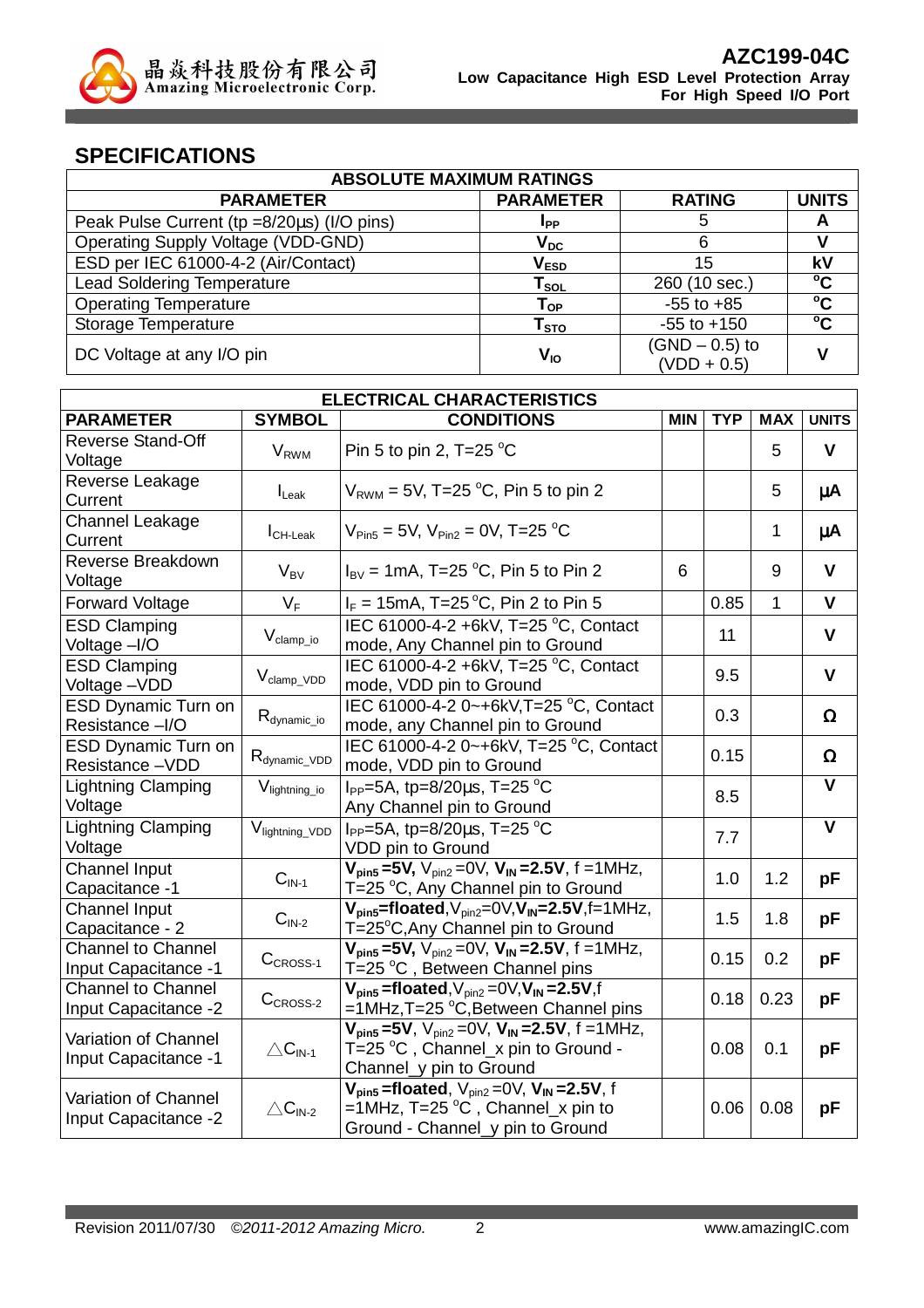

# **Typical Characteristics**









**Forward Clamping Voltage vs. Peak Pulse Current**



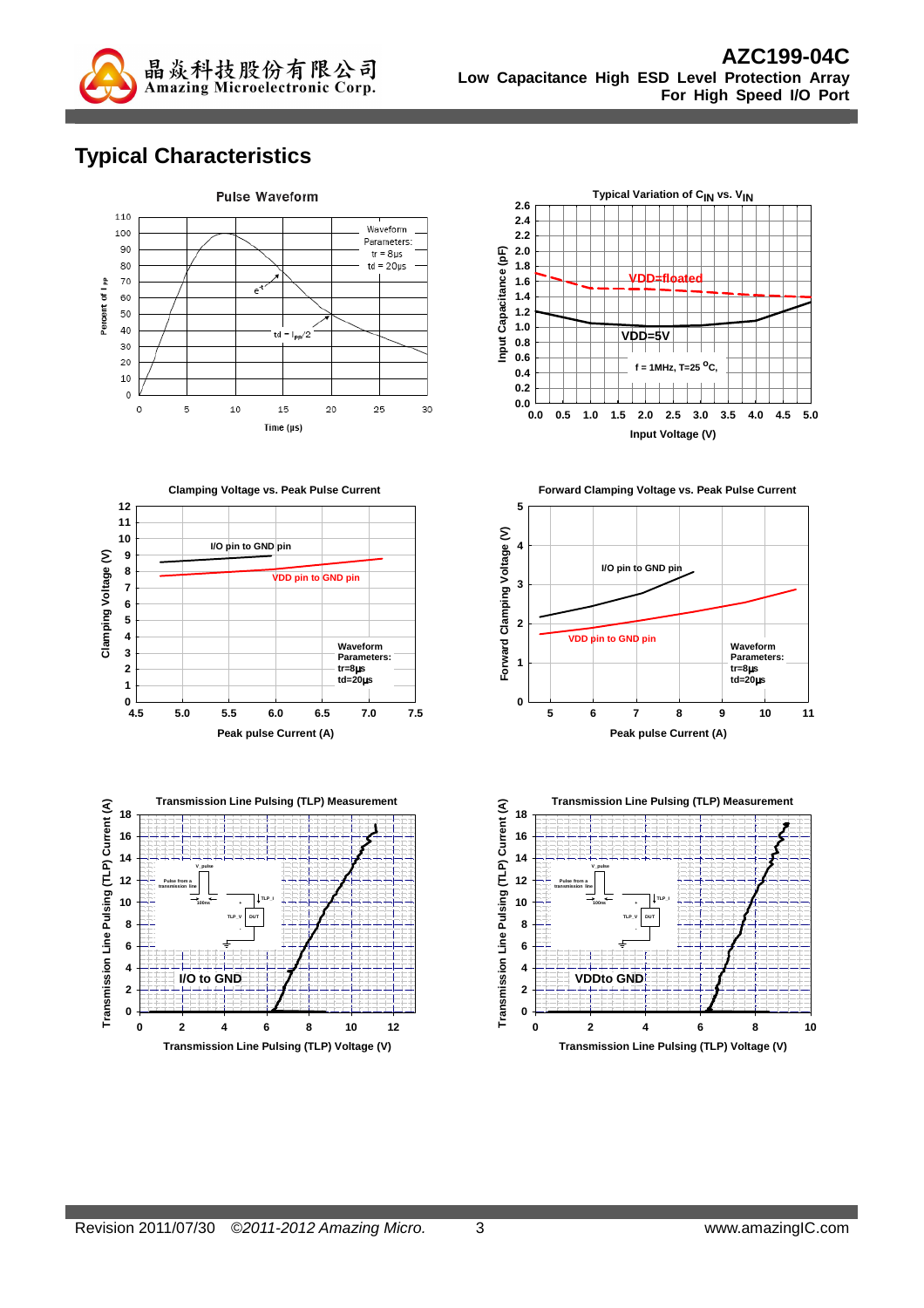

### **Applications Information**

#### **A. Design Considerations**

The ESD protection scheme for system I/O connector is shown in the Fig. 1. In Fig. 1, the diodes D1 and D2 are general used to protect data line from ESD stress pulse. The diode D3 is a back-drive protection design, which blocks the DC back-drive current when the potential of I/O pin is greater than that of VDD pin. If the power-rail ESD clamping circuit is not placed between VDD and GND rails, the positive pulse ESD current  $(I<sub>ESD1</sub>)$  will pass through the ESD current path1. Thus, the ESD clamping voltage  $V_{\text{Cl}}$  of data line can be described as follow:

 $V_{CL}$  = Fwd voltage drop of D1 + Breakdown voltage drop of D3 + supply voltage of VDD rail +  $L_1 \times d(l_{ESD1})/dt$  +  $L_2 \times d(l_{ESD1})/dt$ 

Where  $L_1$  is the parasitic inductance of data line, and  $L_2$  is the parasitic inductance of VDD rail.

An ESD current pulse can rise from zero to its peak value in a very short time. As an example, a level 4 contact discharge per the IEC61000-4-2 standard results in a current pulse that rises from

zero to 30A in 1ns. Here  $d(I<sub>FSD1</sub>)/dt$  can be approximated by  $\Delta l_{FSD1}/\Delta t$ , or 30/(1x10<sup>-9</sup>). So just 10nH of total parasitic inductance  $(L_1$  and  $L_2$ combined) will lead to over 300V increment in  $V_{\text{Cl}}$ ! Besides, the ESD pulse current which is directed into the VDD rail may potentially damage any components that are attached to that rail. Moreover, it is common for the forward voltage drop of discrete diodes to exceed the damage threshold of the protected IC. This is due to the relatively small junction area of typical discrete components. Of course, the discrete diode is also possible to be destroyed due to its power dissipation capability is exceeded.

The AZC199-04C has an integrated power-rail ESD clamped circuit between VDD and GND rails. It can successfully overcome previous disadvantages. During an ESD event, the positive ESD pulse current  $(I_{ESD2})$  will be directed through the integrated power-rail ESD clamped circuit to GND rail (ESD current path2). The clamping voltage  $V_{\text{Cl}}$  on the data line is small and protected IC will not be damaged because power-rail ESD clamped circuit offer a low impedance path to discharge ESD pulse current.



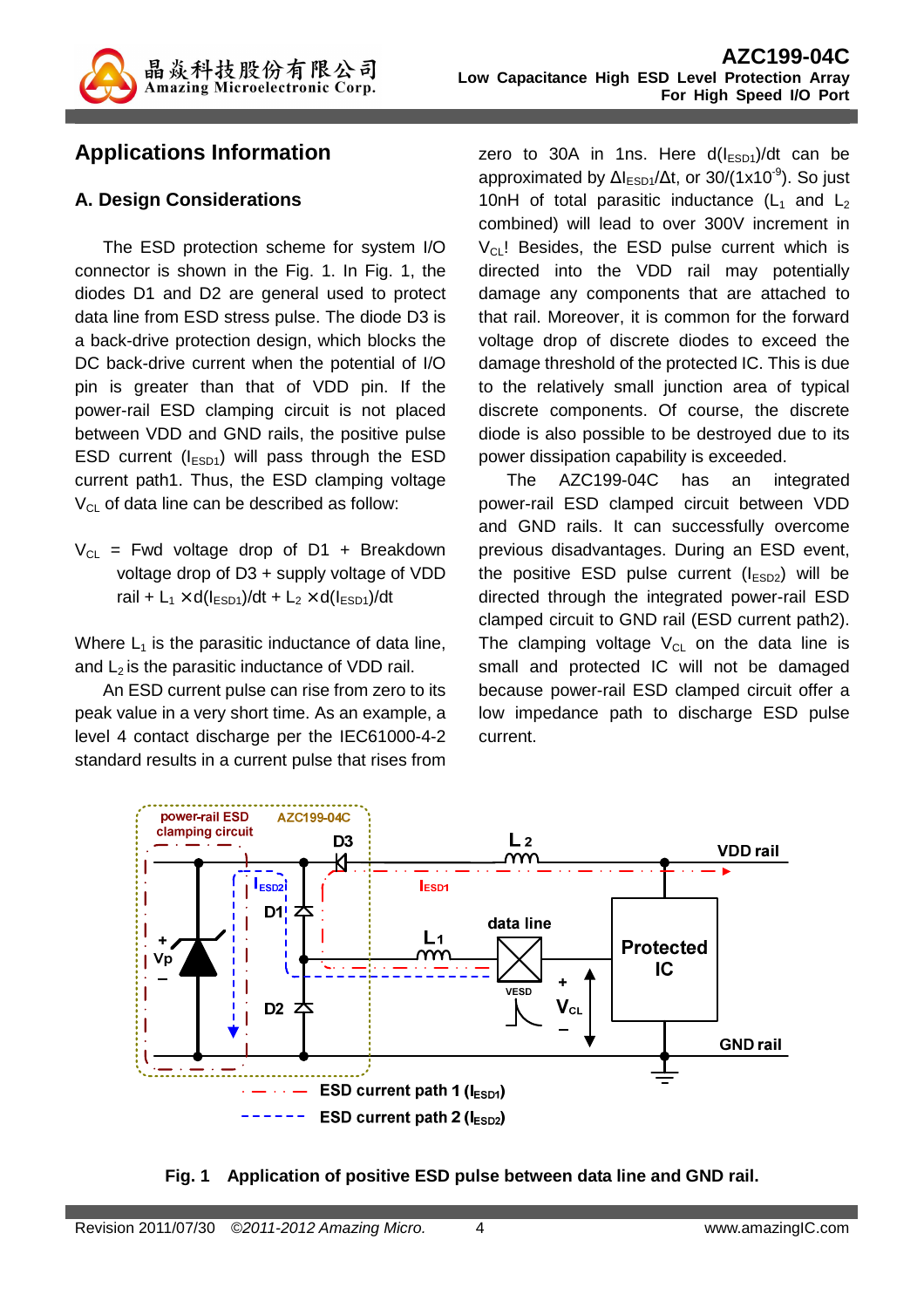

#### **B. Device Connection**

The AZC199-04C is designed to protect four data lines and power rails from transient over-voltage (such as ESD stress pulse). The device connection of AZC199-04C is shown in the Fig. 2. In Fig. 2, the four protected data lines are connected to the ESD protection pins (pin1, pin3, pin4, and pin6) of AZC199-04C. The ground pin (pin2) of AZC199-04C is a negative reference pin. This pin should be directly connected to the GND rail of PCB (Printed Circuit Board). To get minimum parasitic inductance, the path length should keep as short as possible. In addition, the power pin (pin 5) of AZC199-04C is a positive reference pin. This pin should directly connect to the VDD rail of PCB., then the VDD rail also can be protected by the power-rail ESD clamped circuit (not shown) of AZC199-04C.

AZC199-04C can provide protection for 4 I/O signal lines simultaneously. If the number of I/O signal lines is less than 4, the unused I/O pins can be simply left as NC pins.

In some cases, systems are not allowed to be reset or restart after the ESD stress directly applying at the I/O-port connector. Under this situation, in order to enhance the sustainable ESD Level, a 0.1µF chip capacitor can be added between the VDD and GND rails. The place of this chip capacitor should be as close as possible to the AZC199-04C.

In some cases, there isn't power rail presented on the PCB. Under this situation, the power pin (pin 5) of AZC199-04C can be left as floating. The protection will not be affected, only the load capacitance of I/O pins will be slightly increased. Fig. 3 shows the detail connection.







**Fig. 3 Data lines and power rails connection of AZC199-04C. VDD pin is left as floating when no power rail presented on the PCB.**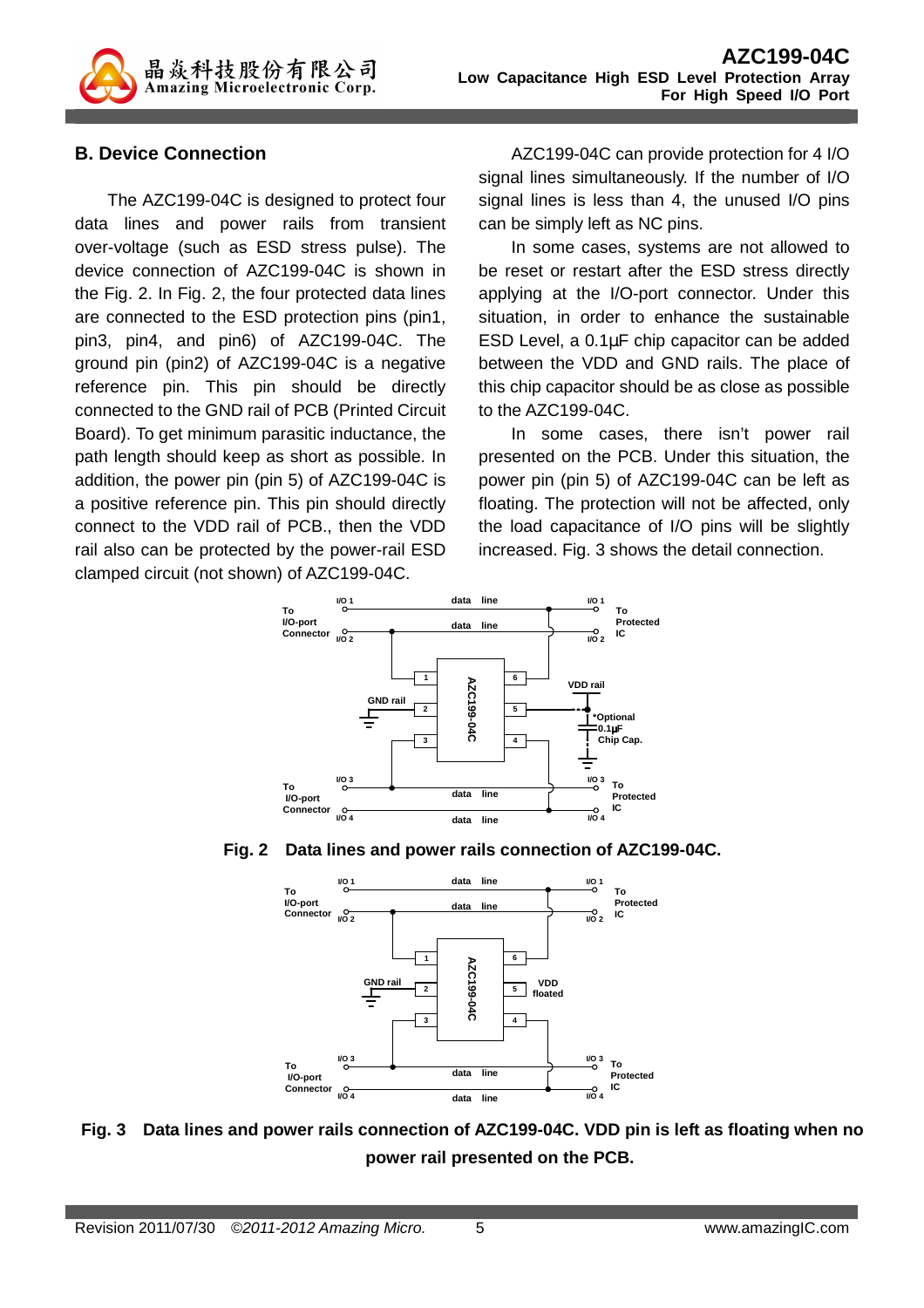### **C. Application**

AZC199-04C is designed for protecting high speed I/O ports from very high over-voltage caused by Electrostatic Discharging (ESD). Thus, a lot of kinds of high speed I/O ports can be the applications of AZC199-04C, especially, the VGA and DVI ports with the ESD spec. of contact-15kV, Class-C above.

#### **The VGA Output Port**

Fig. 4 shows the schematic of ESD protection design for a VGA output port on a host system, (e.g. the source, such as MB, NB, Media player…), where two AZC199-04C are used. The AZC199-04C has been integrated with back-drive protection diode for preventing the back-drive current to occur. Thus, no extra BAV70 for preventing the back-drive current to occur is needed.

The back-drive current occurs as shown in Fig, 5. When the source stays at OFF state, at the source connector, the VGA5V pin was wished to be at zero potential. At this moment, if without the integrated back-drive current

protection diode, the display device stays at ON state, and the pulled high signals will produce a current back drive to the source's VGA5V power plate as shown in Fig. 5. This back drive current may make VGA5V be not at zero potential, which may lead system to an abnormal state. Therefore, it should be eliminated, and the integrated back-drive protection diode can eliminate this current.

#### **The VGA Input Port**

In contrast with the design for a VGA output port, the schematic of ESD protection design for a VGA input port on a display system is shown in Fig. 6. In most of VGA input circuit designs, there are always two power supplies, one is from the connector's DSUB-5V pin which potential comes from another VGA output port, the other is from the own power supply circuit of the VGA input port, system 5V. The VDD pin of AZC199-04C is directly connected to the connector's DSUB-5V pin to block the ESD event which comes from the DSUB-5V pin.



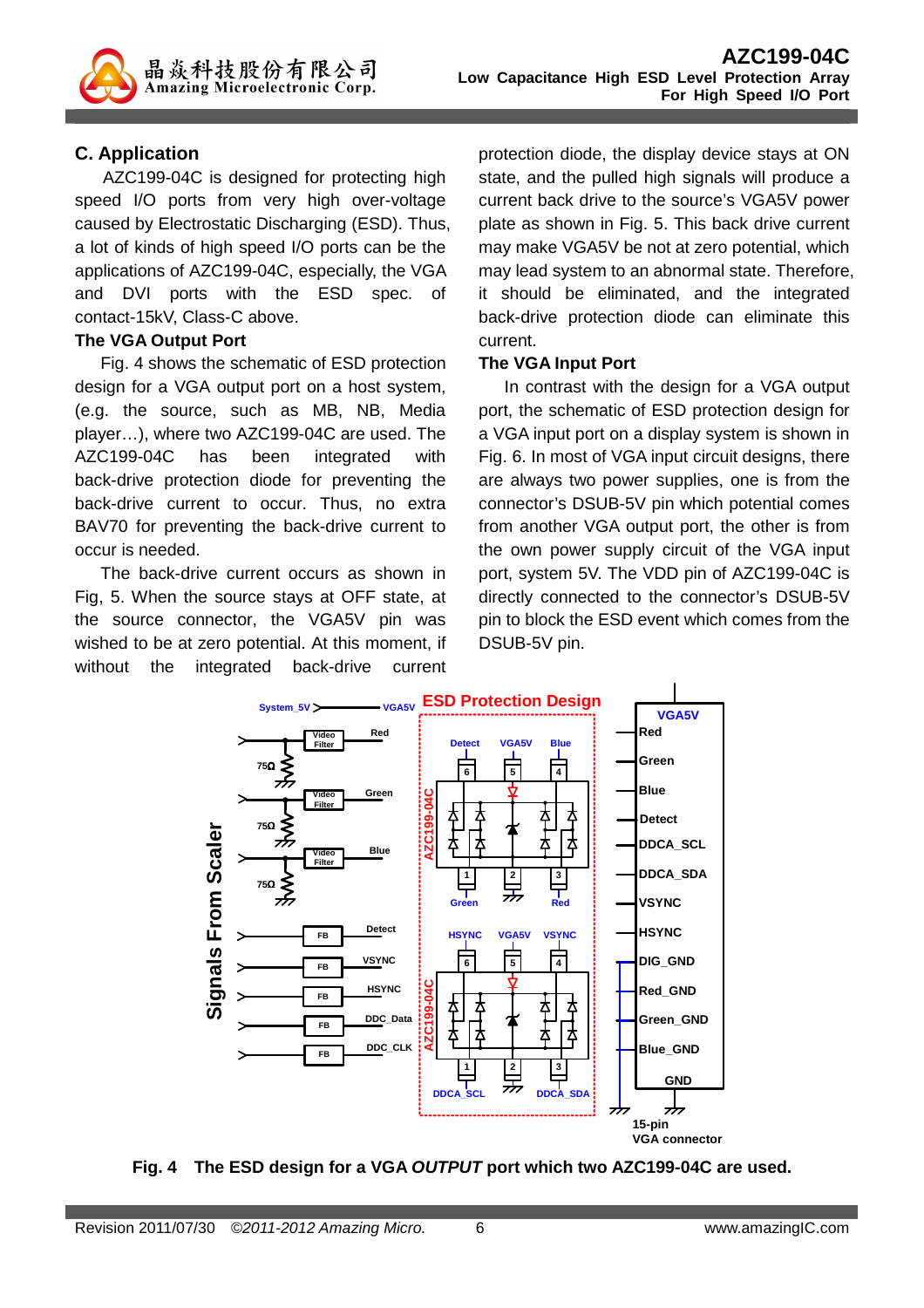



**Fig. 5 The occurred back drive current when the source is at OFF state and the display device is at ON state.** 



**Fig. 6 The ESD design for a VGA INPUT port which two AZC199-04C are used.**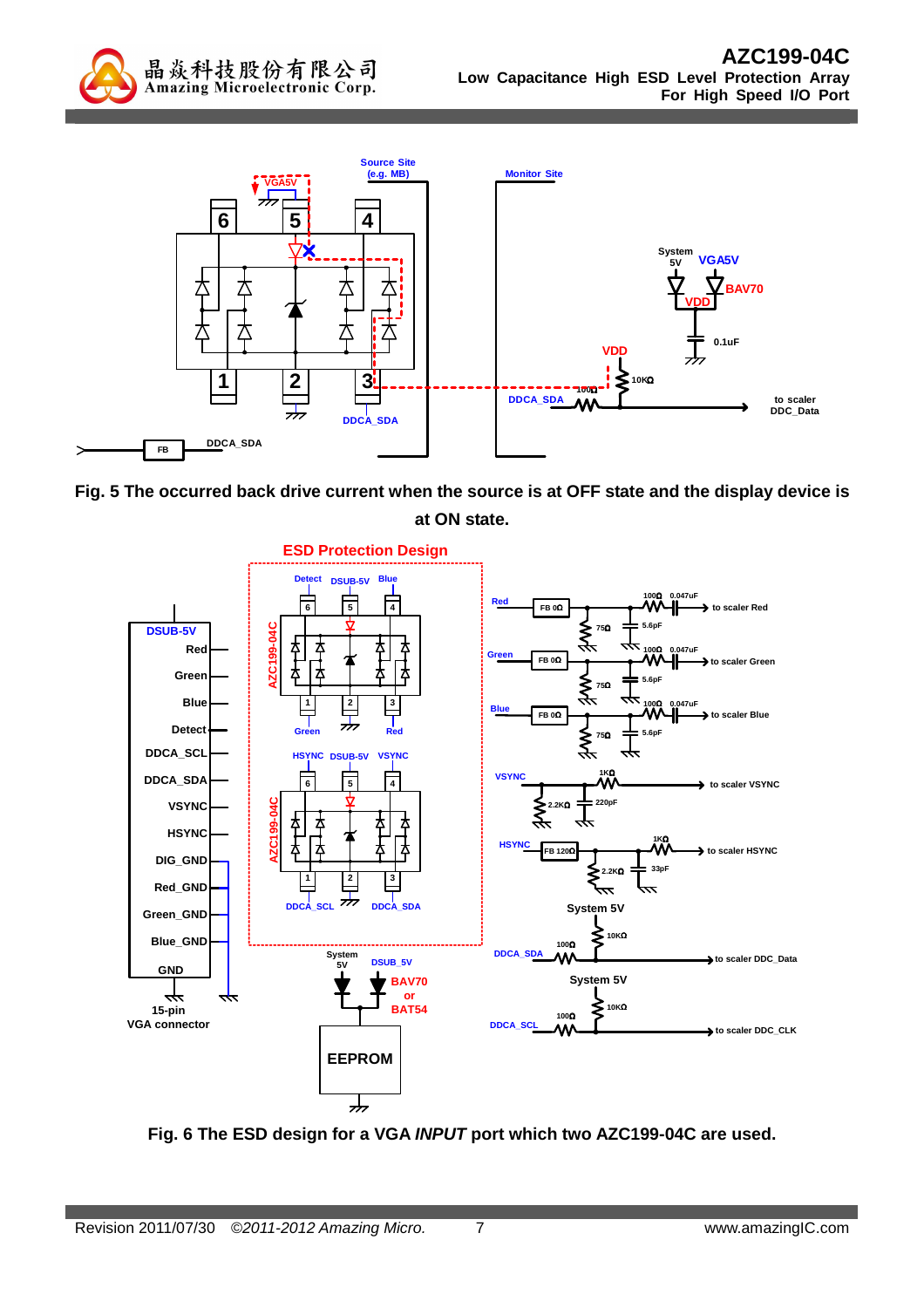

**SC70-6L (SOT363)** 

# **Mechanical Details**

PACKAGE DIAGRAMS TOP VIEW Ð 1 L I ய் e SIDE VIEW  $\Delta$ 2 ⋖ է b END VIEW g  $L<sub>2</sub>$ 

#### PACKAGE DIMENSIONS

| Symbol         | <b>Millimeters</b> |           |             | Inches    |
|----------------|--------------------|-----------|-------------|-----------|
|                | min                | max       | min         | max       |
| A              | 0.90               | 1.10      | 0.036       | 0.044     |
| A <sub>1</sub> | 0.00               | 0.10      | 0.000       | 0.004     |
| A2             | 0.875              | 1.00      | 0.035       | 0.040     |
| b              | 0.15               | 0.40      | 0.006       | 0.016     |
| C              | 0.08               | 0.15      | 0.003       | 0.006     |
| D              | 1.90               | 2.20      | 0.076       | 0.087     |
| E              | 1.15               | 1.35      | 0.046       | 0.054     |
| E1             | 2.00               | 2.45      | 0.080       | 0.096     |
| е              | 0.65 BSC           |           | 0.026 BSC   |           |
| e <sub>1</sub> | 1.30 BSC           |           | 0.052 BSC   |           |
| L              | 0.475 REF          |           |             | 0.019 REF |
| L1             | 0.300 REF          |           | 0.012 REF   |           |
| L2             | 0.200 REF          |           | 0.007 REF   |           |
| θ              | $0^{\circ}$        | $8^\circ$ | $0^{\circ}$ | $8^\circ$ |

Note:

- 1. All dimensions are in millimeters, and the dimensions in inches are for reference only.
- 2.  $1mm = 40$  mils  $= 0.04$  inches.

T<sub>1</sub>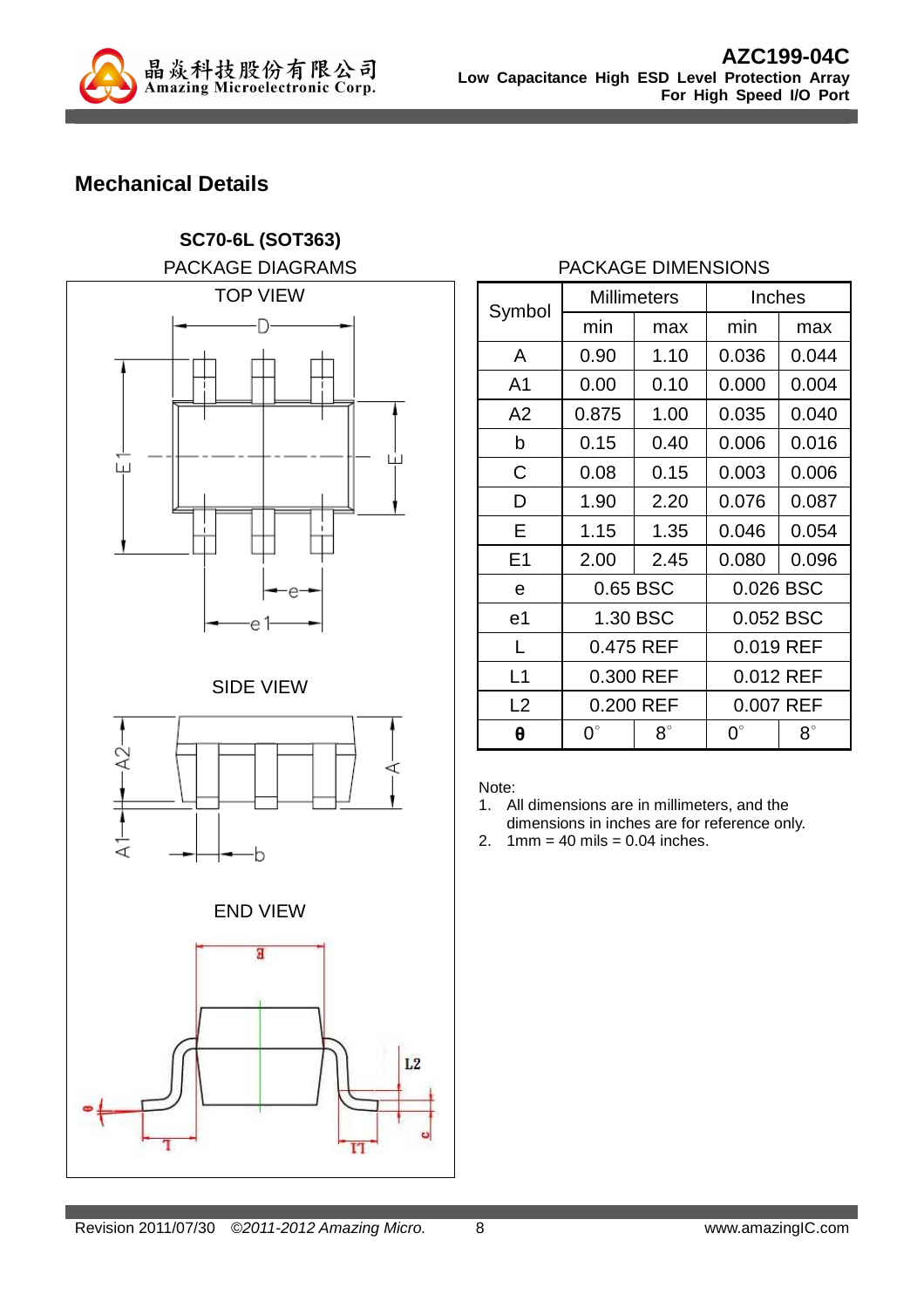

## **LAND LAYOUT**



| <b>Dimensions</b> |                   |               |  |
|-------------------|-------------------|---------------|--|
| <b>Index</b>      | <b>Millimeter</b> | <b>Inches</b> |  |
| A                 | 0.40              | 0.016         |  |
| в                 | 0.85              | 0.033         |  |
| C.                | 0.65              | 0.026         |  |
| D                 | 1.85              | 0.073         |  |
| Е                 | 1.00              | 0.039         |  |
|                   | 2.70              | 0.106         |  |

Notes:

This LAND LAYOUT is for reference purposes only. Please consult your manufacturing partners to ensure your company's PCB design guidelines are met.

### **MARKING CODE**



C12 = Device Code  $X =$  Date Code Y = Control Code

| <b>Part Number</b>         | <b>Marking Code</b> |
|----------------------------|---------------------|
| AZC199-04C<br>(Green part) | C <sub>12</sub> XY  |

### **Ordering Information**

| PN#            | Material | $_{\text{Type}}$ | Reel size              | MOO/internal box      | MOQ/carton          |
|----------------|----------|------------------|------------------------|-----------------------|---------------------|
| AZC199-04C.R7G | reen     | T/R              | $\sim$ $\cdot$<br>inch | 4 reel= $12,000/b$ ox | 6 box=72,000/carton |